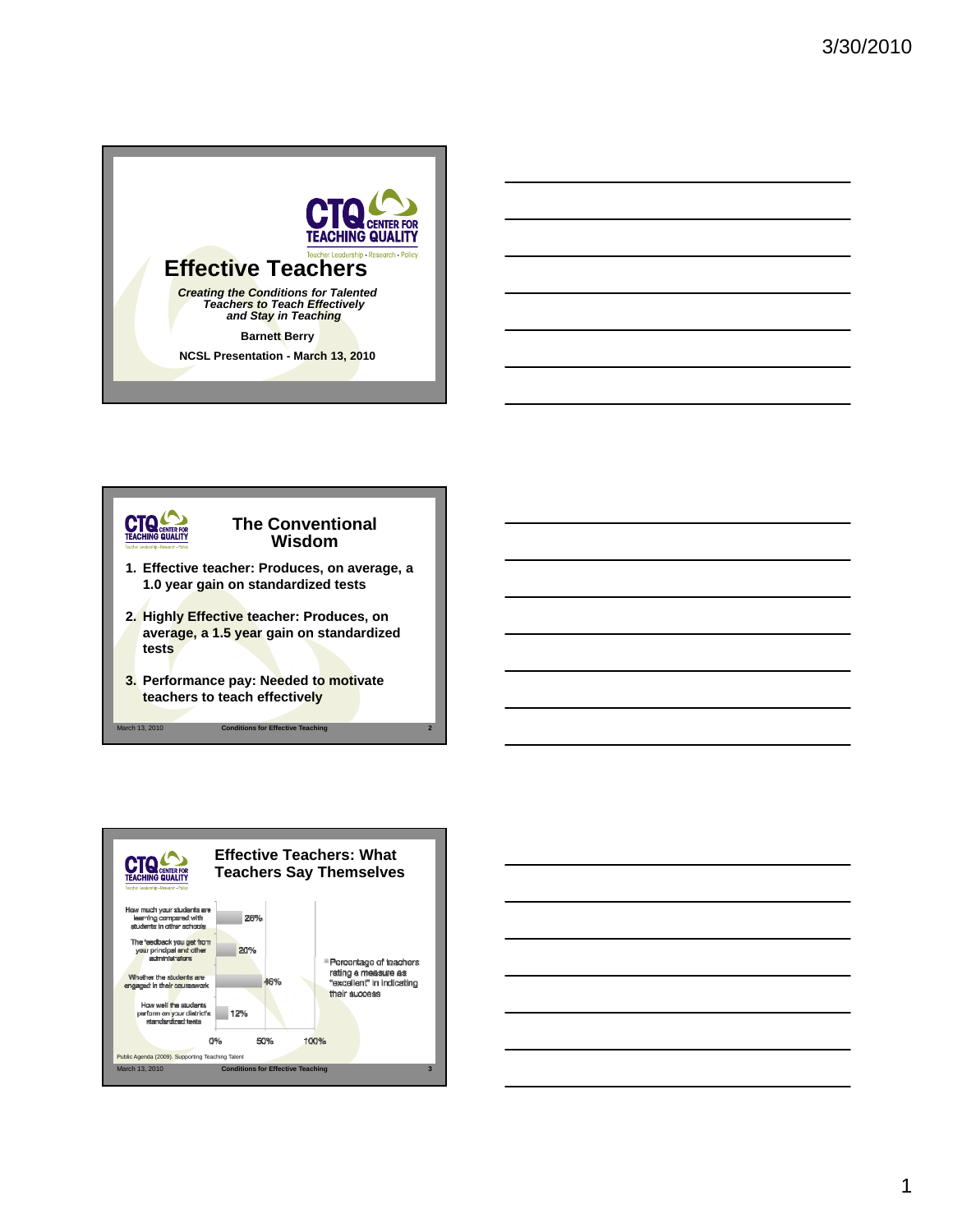



|                    |                          |                                          |                 | Rankings in 2001/02 |            |                |
|--------------------|--------------------------|------------------------------------------|-----------------|---------------------|------------|----------------|
| Ranking in 2000/01 |                          | <b>Bottom</b><br>20%                     | Second 20%      | <b>Third 20%</b>    | Fourth 20% | <b>Top 20%</b> |
| Bottom 20%         | San Diego,<br>Ca.        | 35                                       | 25              | 16                  | 14         | 11             |
|                    | Duval Co.,<br>FI.        | 30                                       | 20              | 20                  | 12         | 18             |
|                    | Hillsborough<br>Co., Fl. | 29                                       | 23              | 20                  | 17         | 11             |
|                    | Orange Co.,<br>FL.       | 34                                       | 23              | 23                  | 10         | 10             |
|                    | Palm Beach<br>Co., Fl.   | 24                                       | 12              | 22                  | 26         | 16             |
| Top 20%            | San Diego,<br>Ca.        | 12                                       | $\overline{9}$  | 25                  | 24         | 29             |
|                    | Duval Co.,<br>EL.        | 14                                       | 13              | 22                  | 25         | 27             |
|                    | Hillsborough<br>Co., Fl. | 10                                       | 13              | 18                  | 29         | 31             |
|                    | Orange Co.,<br>FI.       | $\overline{7}$                           | 19              | 17                  | 26         | 31             |
|                    | Palm Beach<br>Co., Fl.   | 13                                       | 18              | 18                  | 20         | 22             |
| March 13, 2010     |                          | <b>Conditions for Effective Teaching</b> | $5\overline{5}$ |                     |            |                |



**This Does Not Mean VAM CTO CENTER FOR Should Not Be Used: The Gates MET Effort**

- **1.Student achievement gains (on more than one type of test)**
- **2.Classroom observations (including peer review)**
- **3.Teachers' analyses of their videotapes**

March 13, 2010 **Conditions for Effective Teaching 6**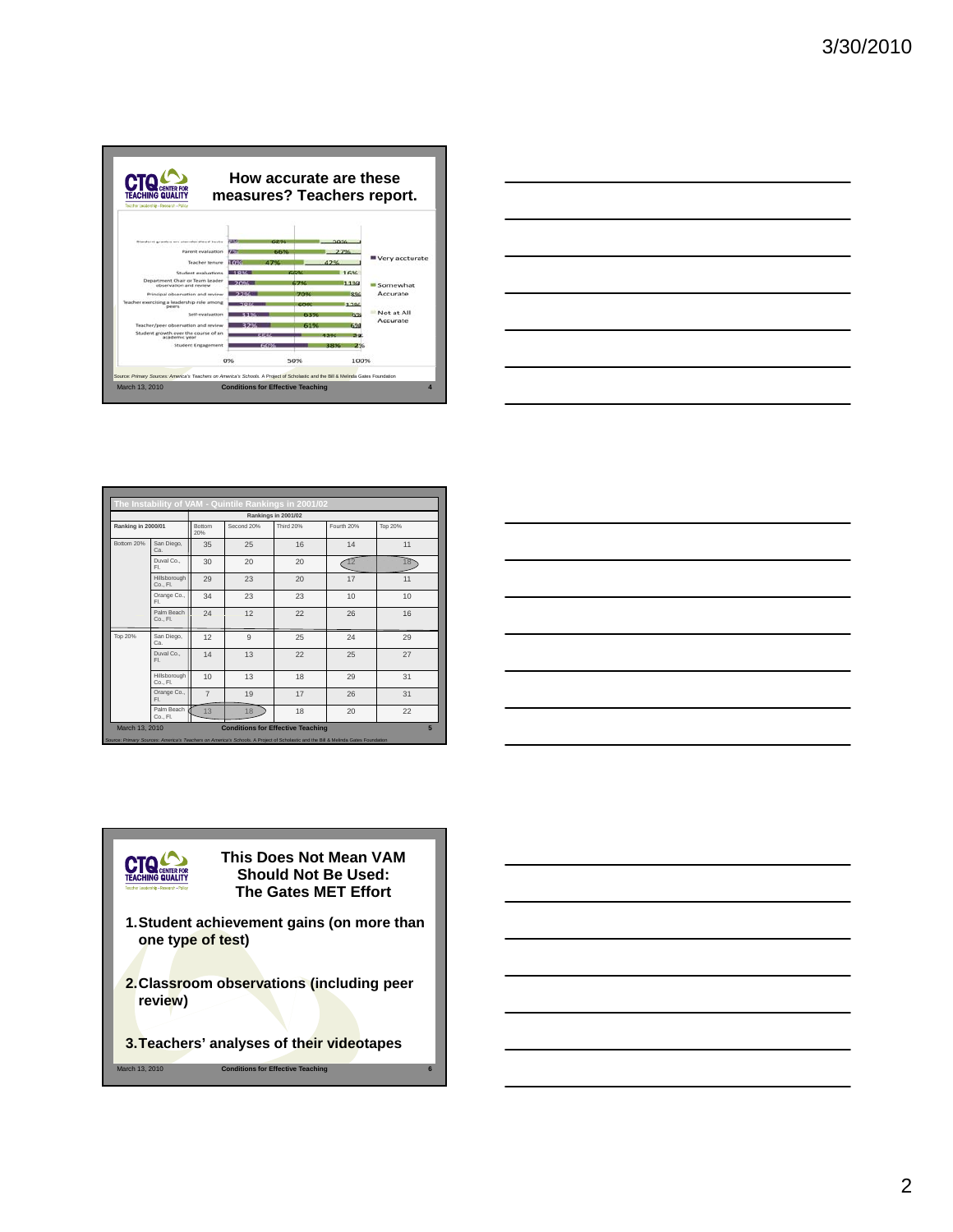



- **1. Specific preparation for high-needs schools**
- **2. Staffing schools to build on collective 2. Staffing schools to build on experience and expertise (teacher involvement in staffing decisions)**
- **3. Building skill/creating time to collaborate: horizontally and vertically**

arch 13, 2010 **Conditions for Effective Teaching** 

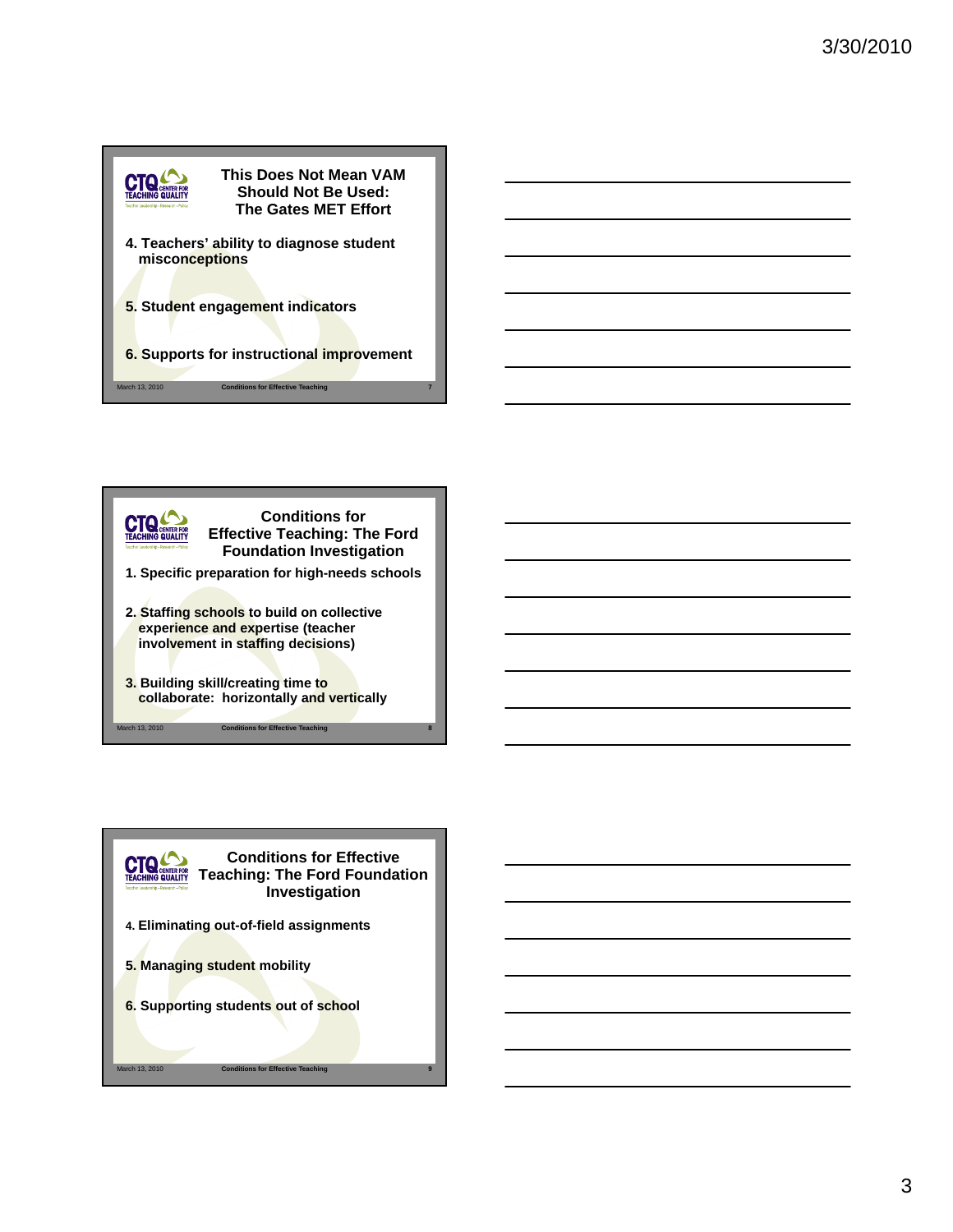





**Recruiting & Retaining National Board Certified Teachers for High-Needs Schools (NEA Summits)**

- **1. Effective principals who embrace teacher leadership**
- **2. Opportunity to work with a skilled cadre of t h teachers**
- **3. Professional autonomy to teach different students differently**
- **4. Specific resources needed to adapt instruction for diverse students**

March 13, 2010 **Conditions for Effective Teaching** 

**5. Higher pay**



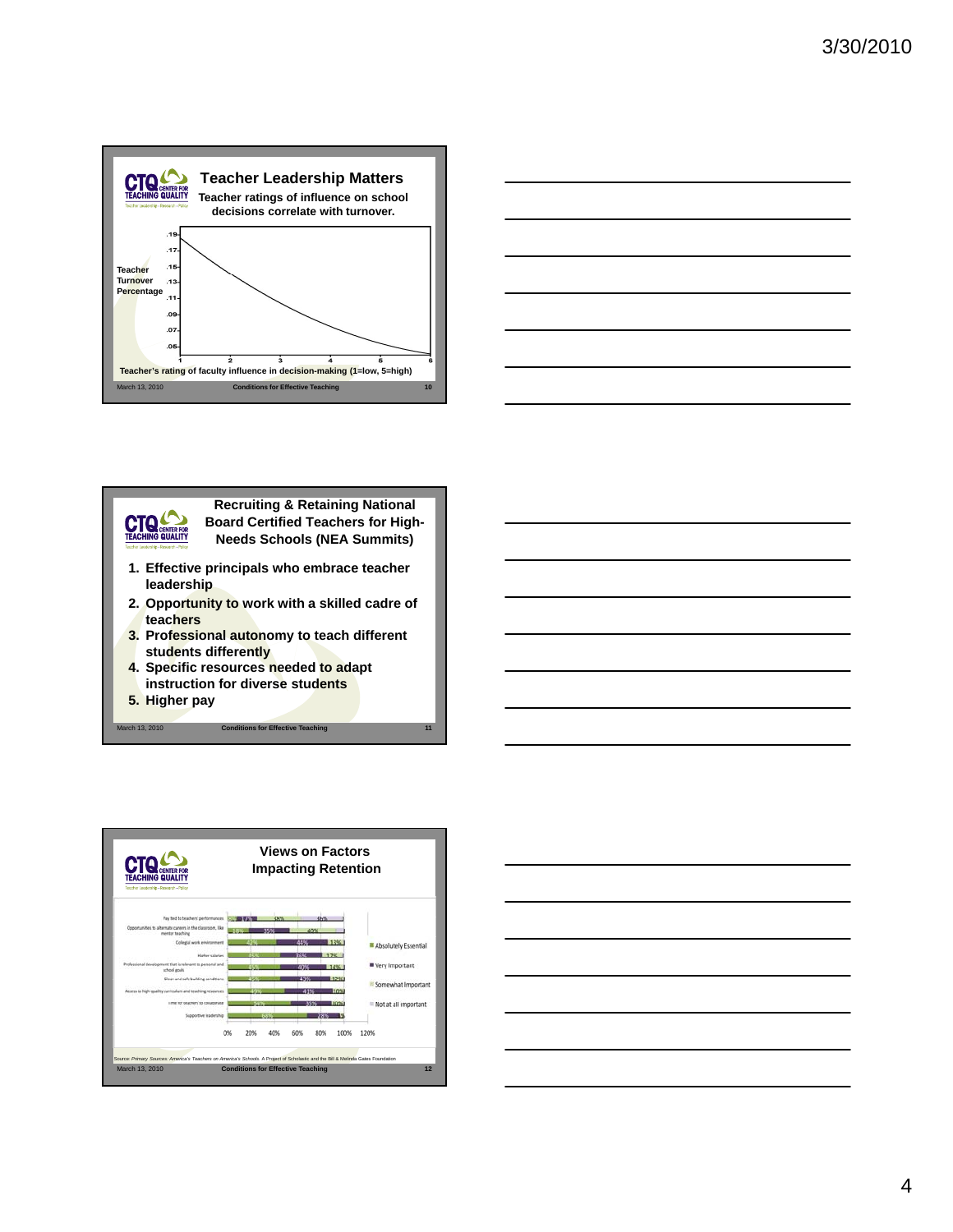







| Where teachers share expertise with<br>Téaching Qualit<br>colleagues, student achievement increases.<br>Teacher Leadership - Research - Policy |                                                                                                                                |                                                             |                                                          |  |  |  |
|------------------------------------------------------------------------------------------------------------------------------------------------|--------------------------------------------------------------------------------------------------------------------------------|-------------------------------------------------------------|----------------------------------------------------------|--|--|--|
|                                                                                                                                                |                                                                                                                                | <b>Reading score</b><br>impacts<br>(in standard deviations) | <b>Math score</b><br>impacts<br>(in standard deviations) |  |  |  |
|                                                                                                                                                | As estimated value-<br>added of peers goes<br>up, scores improve.                                                              | $+2.6%$                                                     | $+4.0%$                                                  |  |  |  |
|                                                                                                                                                | Two years later,<br>teachers who benefitted<br>from peers still<br>generate higher test<br>than non-collaborating<br>teachers. | $+7.2%$                                                     | $+7.8%$                                                  |  |  |  |